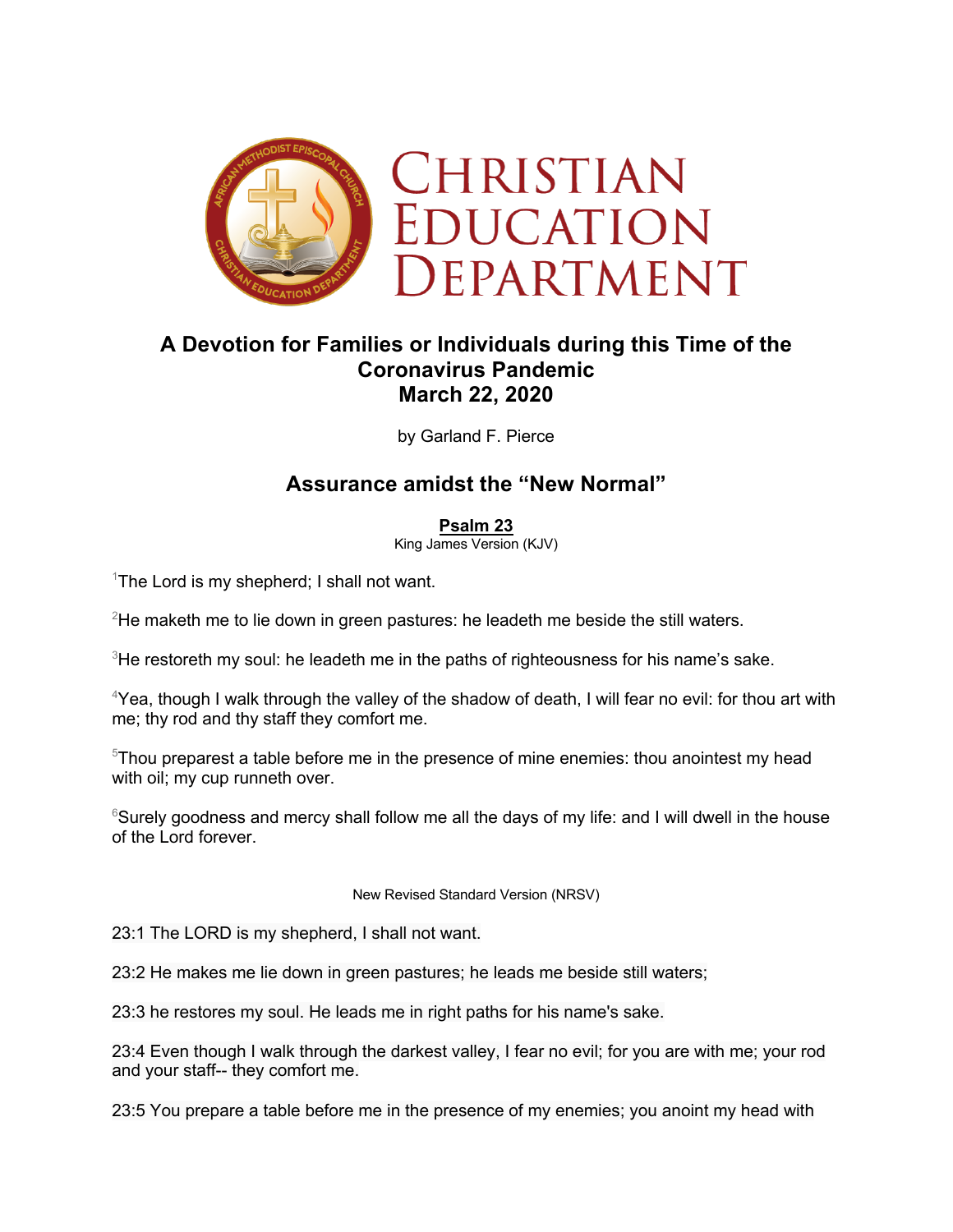oil; my cup overflows.

23:6 Surely goodness and mercy shall follow me all the days of my life, and I shall dwell in the house of the LORD my whole life long.

It is amazing how the word of God has the power to speak to us and how it seems tailor-made to our present situation. Psalm 23 is one of the scriptures of the lectionary for this Sunday and week. (The lectionary is a calendar of scriptures used for worship and study by many churches.) This psalm is perhaps the best known, most loved, most often quoted, recited, and requested of the psalms as well as passages of the bible. Whether one attends church service and church school every Sunday or has rarely ever participated in either, chances are strong that there is familiarity with this beautiful passage of comfort and assurance.

Familiarity has a way of nurturing comfort: a familiar sound, a familiar smell, a familiar psalm. These last few days have been many things; familiar is not one of them. People have not described the last few days as "familiar"; they have used words like "unprecedented", "strange", "critical", "stressful", "uncertain","apocalyptic", but not "familiar." Folk pronounce and proclaim that life as we have known it has changed, perhaps having changed for good. Others suggest that this or something to follow will have to be our "new normal." There is not much comfort in words like "change", "uncertain", or even "new normal."

In the midst of coronavirus updates, hand washing videos, updates about a crashed global economy, and rumors of impending quarantines, we encounter one of the texts of the lectionary. The words are familiar to our ears. We recite in rote; but, at this time we must say and feel and believe and hear "by and with heart." As we look for effective, competent, and ethical leadership in this time of health, social, and economic crisis, the words come, "The Lord is my shepherd I shall not want…" Those who are wondering what they should do, the words come, "he leads me beside still waters…" To the stressed, the sick, the weary, the words come, "he restores my soul…" To those on the frontlines, the first responders, the healthcare professionals, even those who have tested positive or now are sick and quarantined, the psalmists familiar words come, "Yea, though I walk through the valley of the shadow of death, I will fear no evil…". To the family whose loved one will not have the homegoing celebration that they deserved, may they hear the words, "for you are with me; your rod and your staff-- they comfort me…" To the abused who cannot find safe distance from harm or threat to health because the abuser shelters in place with them, the words come, "You prepare a table before me in the presence of my enemies…," giving them strength and courage to hold on and not despair. To that young person who laments that there may not be a cap or gown or cheers for their accomplishment, may they find affirmation and purpose in the familiar words, "you anoint my head with oil; my cup overflows…". And when the walls seem to be closing in and the loneliness or anxiety or boredom or noise seem to simply be too much, may these familiar words break through it all and give us assurance, "SURELY goodness and mercy shall follow me all the days of my life, and I shall dwell in the house of the LORD my whole life long."

We have a shepherd. We are cared for and protected. We are safe and we are loved.

**TALK:** Reflect on and honestly name those familiar things that you miss or have started to miss during this time of change and uncertainty.

Read again or recite Psalm 23 individually or together.